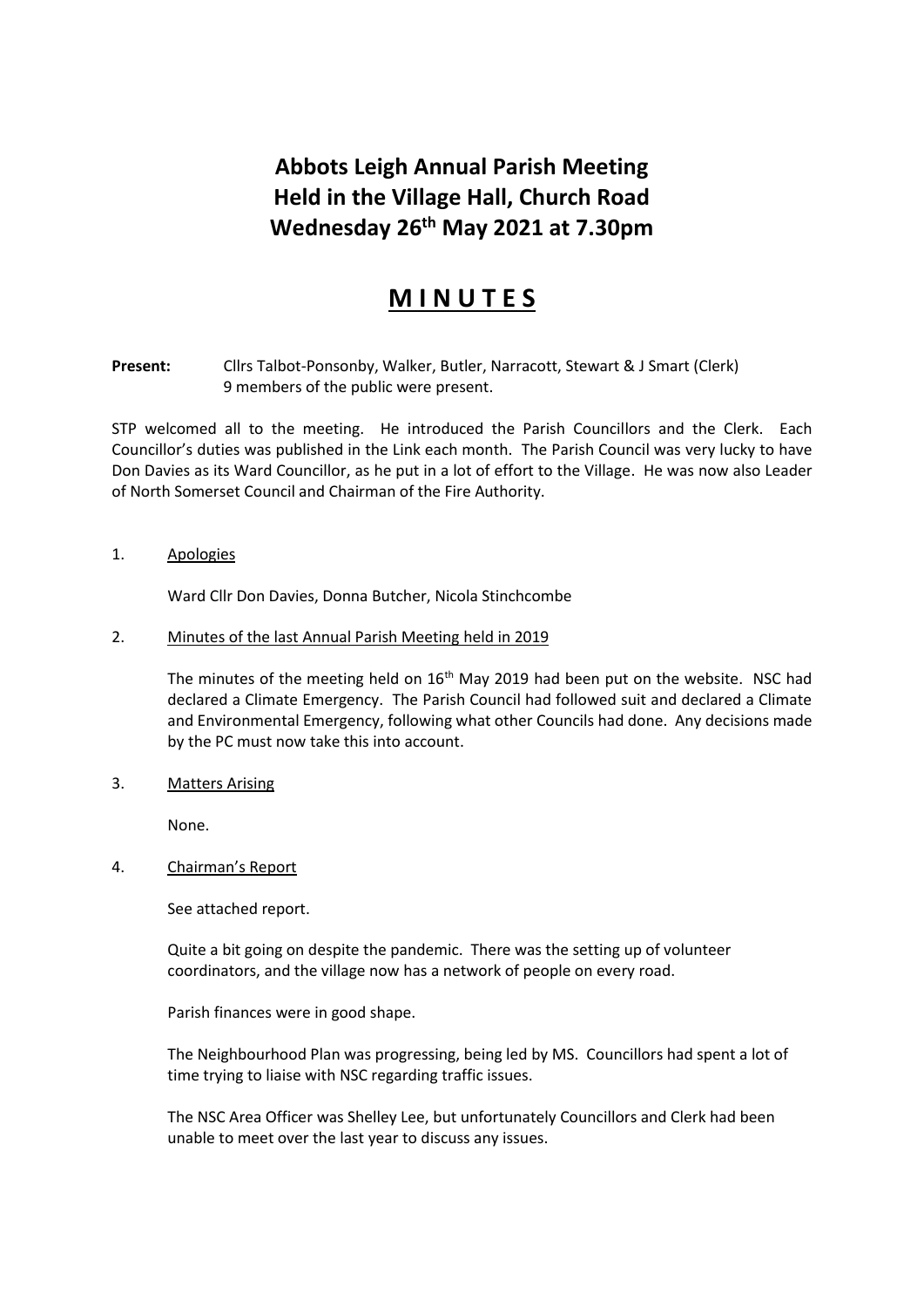## 5. Parish Council Reports:-

a) Ward Councillor Report - Ward Cllr Don Davies was not in attendance at the meeting.

MS advised that DD regularly reported to the PC on planning and enforcement and talked about any changes at NSC. Long term Draft NSC Local Plan 2038 was being prepared by NSC and more consultation on this would take place in the summer months. The PC would report back as this developed.

b) Planning - Cllr Robert Narracott reported on this. The aim was to keep a standard on all applications. There was likely to be a bit more focus on the Village Character Statement. Design standards were likely to be set for specific areas and may start using the Character Statement as a basis.

RN was asked how often NSC took the PC's comments into account. RN stated that because of DD's presence, the PC was getting a lot more reaction and respect from NSC. STP stated that the PC tries to listen to residents/neighbours' concerns. RN – The 'Permitted Development' rules were changed last year, and people may now be able to raise another floor on their houses. More information available on the NSC planning portal 'interactive house'.

DM asked if the village had a Conservation Area, would this prevent the permitted development. RN stated that the new rules would still apply in a Conservation Area.

c) Village Hall - Cllr John Butler reported that the VH was closed for most of last year and had only just opened again this year. A few regular groups had returned, and there would be more to follow. Completed eliminating the sewage smell that was emanating into the village hall and the Caretaker's flat.

Sorry to have to say that JP would be leaving at the end of July. JP had kept the building in immaculate condition, and the PC would miss him. The PC gave sincere and grateful thanks and wished him and Jan a happy retirement.

- d) Financial The annual accounts had been circulated to all present, and the Clerk reported on this.
- e) Neighbourhood Plan Cllr Murray Stewart reported on this. More information would be in this week's The Link. A number of residents had contributed to the consultation. An independent Examiner had now looked at the PC's proposals and produced a report on it. Subject to a series of requested modifications, the plan would proceed to a referendum. This would take place in September 2021. Then it would become part of the statutory planning policy. Most modifications were straightforward. Made sure that recommendations and policies in the NP, it would mean something in how a developer may manage a planning application. The Examiner agreed to support the idea of the redevelopment of Orchard View and Somerset Lodge (care home and up to 30 houses), but the proposal for affordable housing on Chapel Pill Lane should be withdrawn. The planning application was now with NSC, and this would be decided in the next couple of months, should you wish to make a comment.

Paul Whitehouse asked about the Queen's Speech. MS responded that it was true that the plan could be overtaken by some of the events, but what was in the plan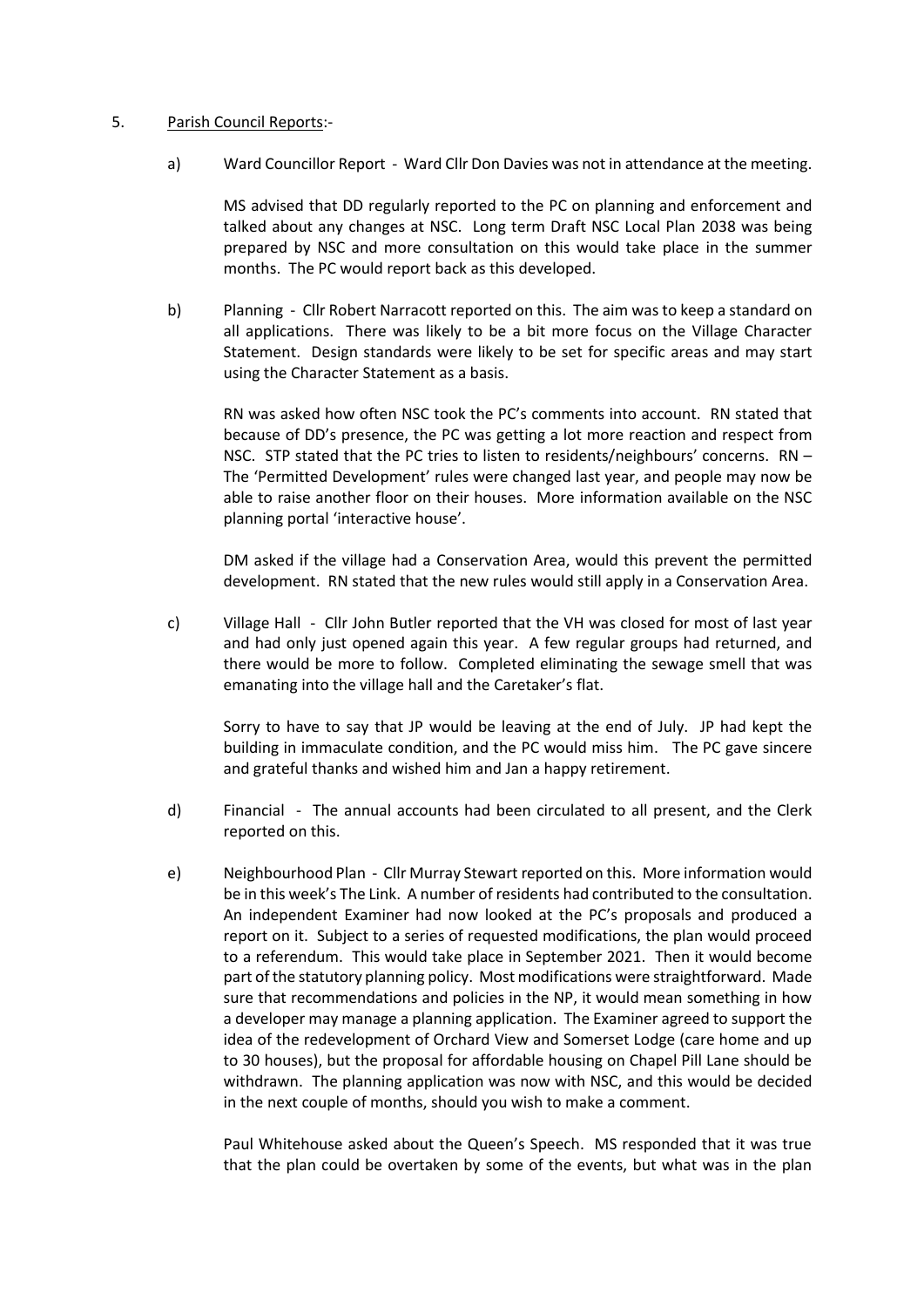could also override it. Committed to updating the plan in 2023-2024 in the light of national policy. It was a base for arguing for the future.

Jane Gibbons – thanked MS for his outstanding work.

- f) Conservation Area Cllr Robert Narracott reported on this.
- g) Abbots Leigh Charities Cllr Murray Stewart reported on this. Three charities come under Lady Norton's Charities for the Poor. Comprises for The Poor, The Apprentices, and the Vicar's Charities. A village committee looked at these annually. All had a capital sum, and a small interest income yearly which was distributed in terms of the above three charities. Small sums were distributed at Christmas to older residents that might benefit  $-7 \times £50$  last year.

The Frys AL Charity was run differently and used for the maintenance and restoration on the church. This was not a village charity.

JG – very lucky to live in a fortunate village, would it be possible to share it with neighbours. MS didn't know legally but would investigate.

Neighbours could make nominations on behalf of their elderly neighbours. The Committee asks before Christmas for any nominations. Being aware of lonely people in the village was really important.

6. Any other business

None.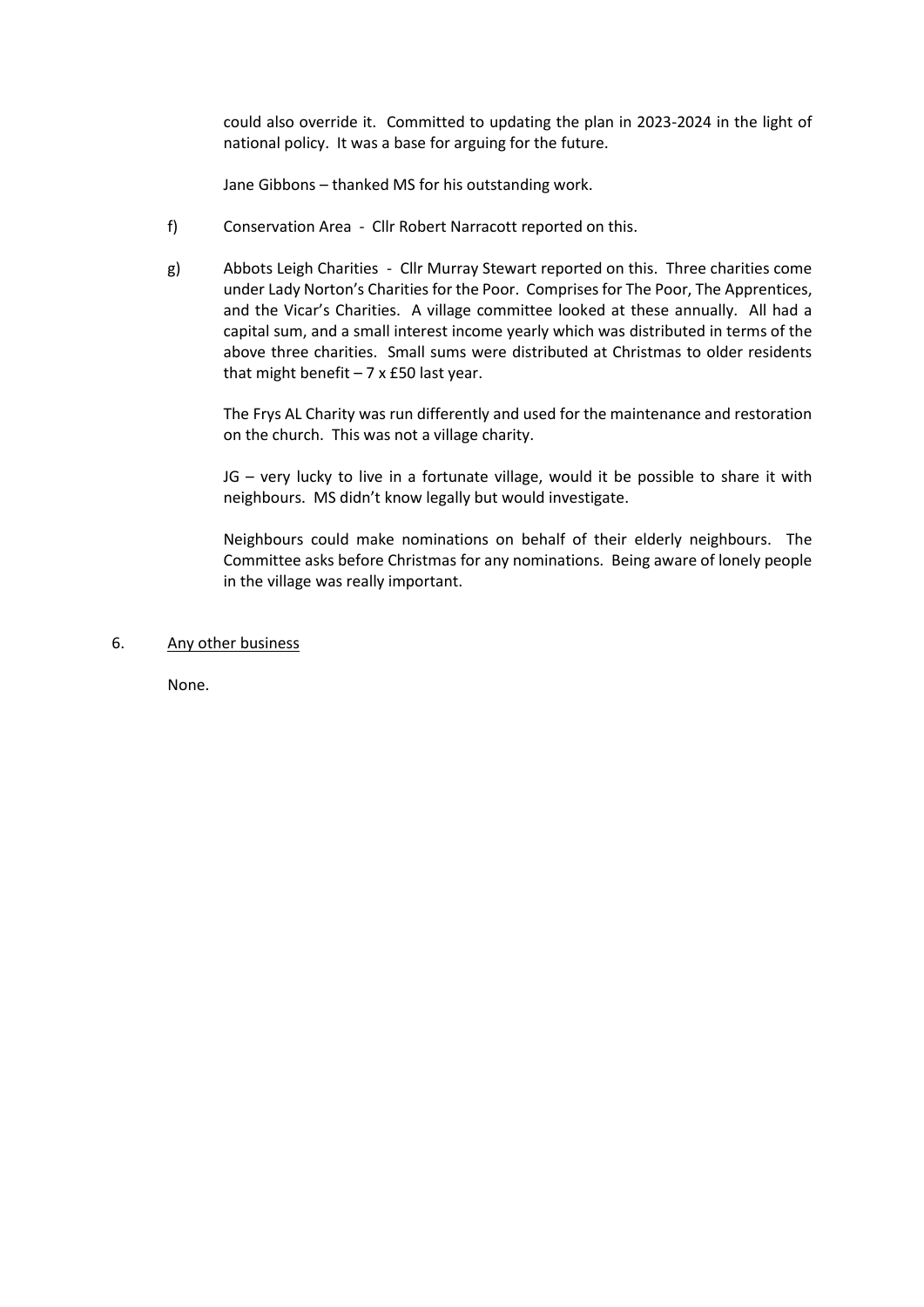## **Annual Parish Meeting 26th May 2021 - Annual Report**

Welcome to this Annual Parish Meeting, the last of which was two years ago.

I would first like to introduce my fellow Parish Councillors, John Butler, Robert Narracott, Murray Stewart, and Martin Walker. Our parish clerk Julie Smart is also the Parish Clerk for Pill and Easton in Gordano, and we are lucky to benefit from her extensive experience and the increased connection between the two parishes that this brings. I would remind you that more details of our individual roles/responsibilities on the Parish Council are included in the Link every month. Finally, I think that our District Ward Councillor Don Davies needs little introduction. In spite of the fact that he is leader of North Somerset Council and Chair of the Avon Fire Authority he somehow still finds time to attend to our local issues in his ward.

This last couple of years has again been busy despite the pandemic with a number of local improvements taking place. A positive result of the introduction the lockdown was the setting up a network of volunteer coordinators cover groups of neighbours along roads across the Parish to ensure that people had someone to contact when they needed help with anything

The Parish finances are in good shape under the attentive management of Julie Smart our Parish Clerk, and she will update you on that separately.

The joint Neighbourhood Plan with Pill and Easton in Gordano has almost completed its journey. Murray Stewart is leading on this for both parish councils on and he will update you separately.

There continue to be a number maintenance issues on the A369 that we try to work with the District Council to resolve. Often about blocked road gulleys, clearance of cycle and footpaths, rubbish bins and potholes. The North Somerset Council Area Officer that covers this area is Shelley, but we haven't had the opportunity to meet her over the last year to outstanding issues but hopefully this will resume before too long.

Within the last two years here are a number of revised speed limits implemented in the area that were being funded by Bristol Rugby Club through Abbots Leigh Parish Council as part of the development for their new training facilities on Beggar Bush Lane. These are the reduction of the speed limit on the B3129 Beggar Bush Lane and Belmont Hill. Also, the speed limit on the A369 was reduced from 50 to 40 MPH between Dennyview Road and Martcombe Garage.

We couldn't hold a litter pick last year, but I would like to thank the record number of more than 30 of you who came out to help in the litter pick at the end of March this year which resulted in Glendale the Council contractors having to come back and collect a second load.

A lot of effort continues to be put into the Village Hall. Thanks very much to John Butler who does a huge amount for the Village Hall and the fact that it is in such good condition is to his and John Prodger's credit, with support from Jan. John will update you on this following my report.

We have been investigating plans to put a car park in the garden between the hall and the skittle alley, but initial cost estimates are prohibitive so more work is needed to come up with a scheme that we can afford.

With regards to Skittle Alley, our tenants the Fit Tank have are continuing to thrive with a lot ofsupport from the village and have survived the lock down. We have worked with Fit Tank to install large extractor fans to the building to reduce condensation.